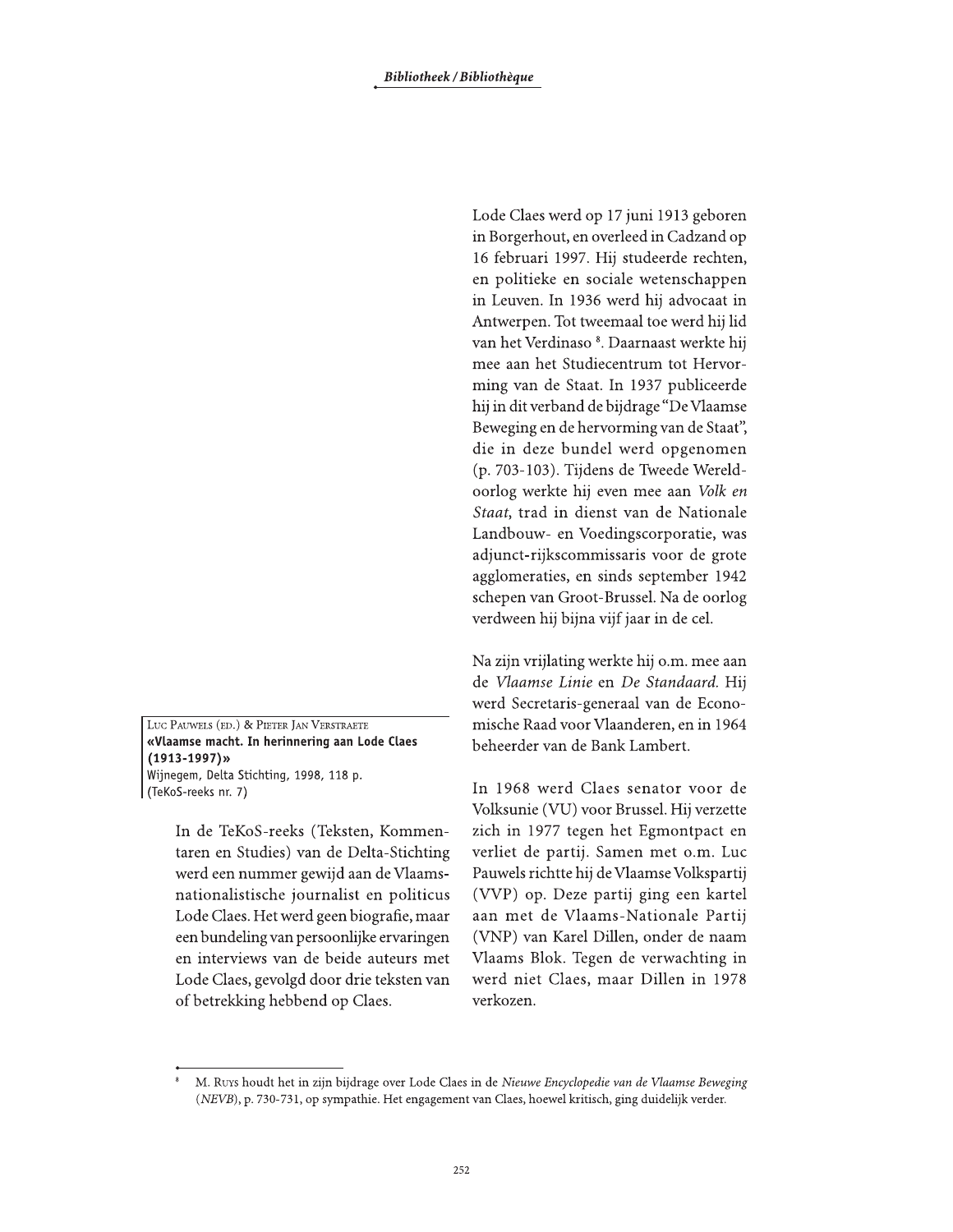In 1980 werd hij directeur van Trends. Hij publiceerde commentaren in dit blad, en verder nog een drietal boeken over de Vlaamse beweging, nationalisme, de collaboratie en de Belgische context.

Lode Claes heeft altijd een speciale plaats bekleed in het Vlaams-nationalisme – "Ik ben altijd een alleenloper geweest" (p. 34). Hij werd lid van het Verdinaso, maar vertrok er weer snel. Toch beschouwde hij Joris Van Severen als één van zijn leermeesters (p. 9). Tot het Vlaamsch Nationaal Verbond (VNV) trad hij, naar eigen zeggen, nooit toe (p. 48) : hij vond de partij in de zomer van 1940 voorbijgestreefd (p. 51). Hierin kwam hij overeen met Jan Brans<sup>9</sup>, met wie hij samenwerkte bij Volk en Staat. Zijn vriendschap met Victor Leemans en Gerard Romsée, niet direct representatief voor de toenmalige Vlaams-nationalisten, sluit hier eveneens op aan, ondanks de verschillen die de politieke stellingnames van al deze heren kenmerkten.

In de VU bleef hij ook een buitenbeentje. Vooral met de ouderen Gerard De Paep, Jan Wannijn en Leo Elaut kon hij opschieten. Met de nieuwe stroming in de partij, het bevrijdingsnationalisme vertegenwoordigd door Nelly Maes en Maurits Coppieters, kon hij het niet vinden. Claes verdedigde in politiek en zakenwereld sterk liberaal getinte opvattingen, die vaak haaks stonden op het maatschappelijk en economisch programma van de VU. Hij is tevens steeds een voorstander geweest van de politieke en maatschappelijke valorisering van de Vlaamse meerderheid in België, en verweet de Vlaamse politieke leiders, waaronder de VU-politici, dit nooit als een streefdoel te hebben genomen. Zowel uit onvrede met de ontwikkelingen op het politieke terrein (het Egmontpact) als met de groeiende tegenstellingen op maatschappelijk gebied in de VU, stapte Claes uit deze partij, en stichtte hij de VVP.

Claes was een voorstander van een tweepartijenstelsel, en hij meende dat de politiek onvermijdelijk in die richting zou evolueren. Daarop wijzen o.m. zijn lezing over "Wat en waar is 'rechts' in België" (p. 104-112) uit 1956, en zijn latere hoop op een verzameling ter rechterzijde van PVV, VU en rechtse katholieken.

Verder noemde Claes zich democraat, en stelde hij een tiental punten voorop voor het herstel van de democratie, waarover ook vandaag nog wordt gediscussieerd (o.m. een transparante politiek, een strikte scheiding der machten, volksraadplegingen, enz.) (p. 30-33). Ook in de uiteenzetting over "rechts in België" (p. 112) en in het programma van de VVP (p. 114) kwam de bekommernis om de democratische instellingen tot uiting. Het is dan ook merkwaardig dat Claes er niet voor terugschrok een alliantie aan te gaan met lieden die deze beginselen al veel minder genegen waren. Blijkbaar woog de afkeer van VU en Egmontpact voldoende zwaar om extreem-rechts er op de koop toe maar bij te nemen. Later had hij dan toch weer zijn bedenkingen bij het Vlaams Blok  $(p. 22)$ .

Ook JAN BRANS beweerde nooit lid te zijn geweest van het VNV (interviews door B. De Wever en F. Seberechts, ARCHIEF EN DOCUMENTATIECENTRUM VAN HET VLAAMS-NATIONALISME).